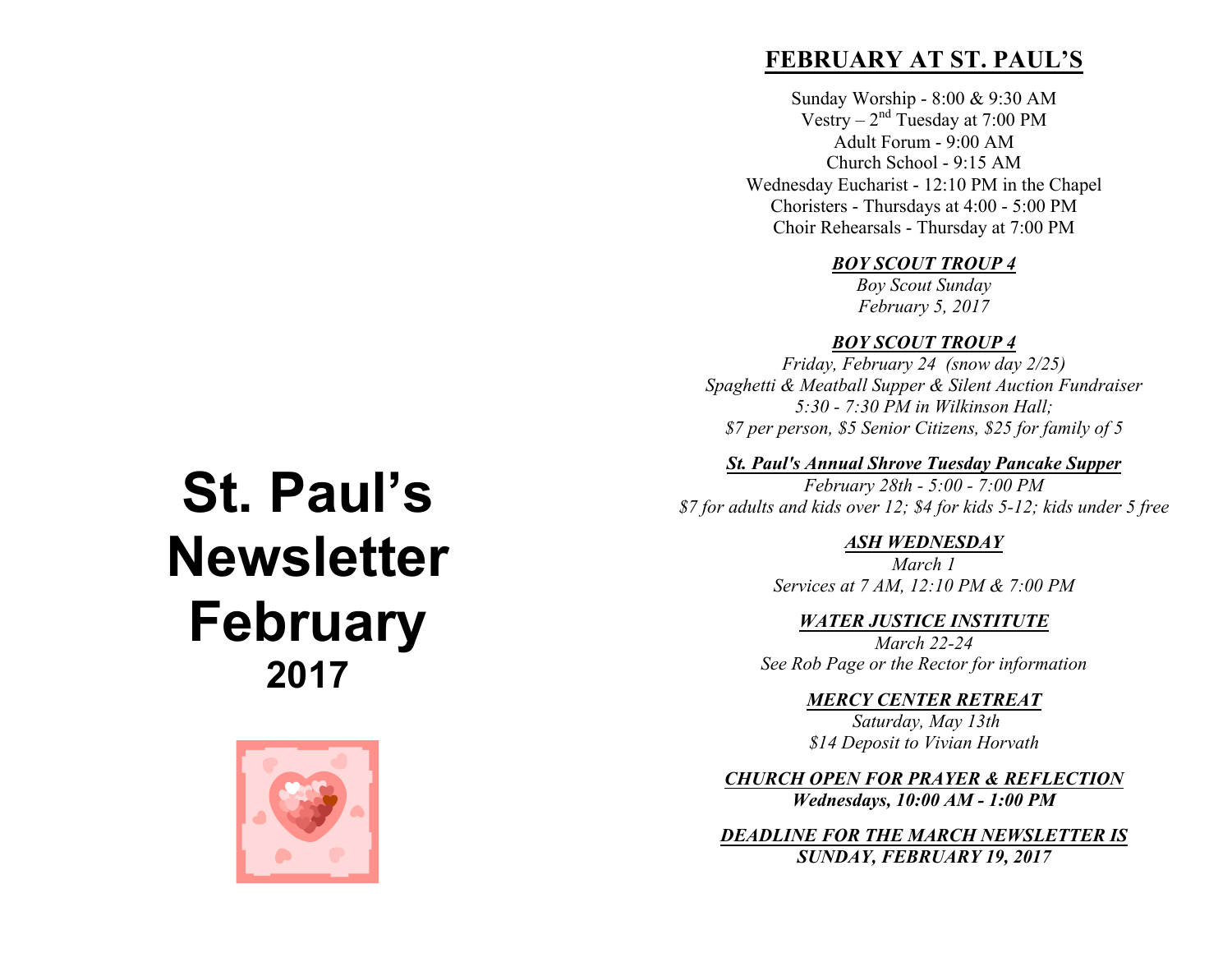Dear Companions in Christ,

Here we are into our 276th year and looking pretty darn good. Painting and renovations from the Common Room to the Thrift Shop -- all while celebrating our 275th anniversary AND pursuing ongoing ministries. Many thanks to all who made this possible.

The last official act of our anniversary year was filling a time capsule at the Annual Meeting. This was fun, but also *serious business.* For by planting a time capsule for future generations, we're committing ourselves to doing everything in our power to insure that there will be a healthy Christian community here to find it.

As vital as things may seem for us today, long-term demographics do not bode well for mainline churches. This is especially true in New England. We know that we live in wildly changing times and, if anything, the pace of change may only accelerate in the year ahead. How do we stand a fighting chance of having the good work done this year endure for the long haul?

I tend toward the counterintuitive: *Stillness.* Try doing fewer things with greater intentionality, greater intensity. Resist getting swept up into the chaos of the times. Figure out what in God's name really matters and give it all you've got.

To this end, I propose that we take some of the energy lavished on the anniversary festivities and invest it in growing as disciples of Jesus Christ. Let's find creative and challenging approaches to spiritual formation and renewal. Immerse ourselves in scripture from worship on

out to church school, youth, adult forum and then some - so that we all know the stories of God's presence and power in history to our own day.

"Cherishing the Past, Celebrating the Future." That was the slogan, offered by Donna Regan, of our anniversary year. Now it's time to start anew -- celebrating, yes, but by God's grace living faithfully into the future. So that one day when we're long gone into the nearer presence of our Lord, others will be here to celebrate a past work cherishing.

Faithfully, *Dee Anne+*

*[Adapted from this year's Annual Report.]*

# **2016 TIME CAPSULE**

The Time Capsule which was filled at the Annual Meeting contains the following:

275th Anniversary Ornament, 2016 Tote Bag, Timeline Brochure from the Anniversary Dinner, 275th Community Celebration Program with narrative, 275th Anniversary Worship Service Program, DVDs of anniversary services, "Mile High" apple pie recipe, 2016 Annual Report, April, 2016 Newsletter, miscellaneous photos, 1982 Episcopal Hymnal with supplement, 1979 Prayer Book, 275th Anniversary Anthem composed by James Lindsay, note cards with sketches by Daniel Lyon, newspaper articles concerning 2016 presidential election and inauguration of Donald Trump.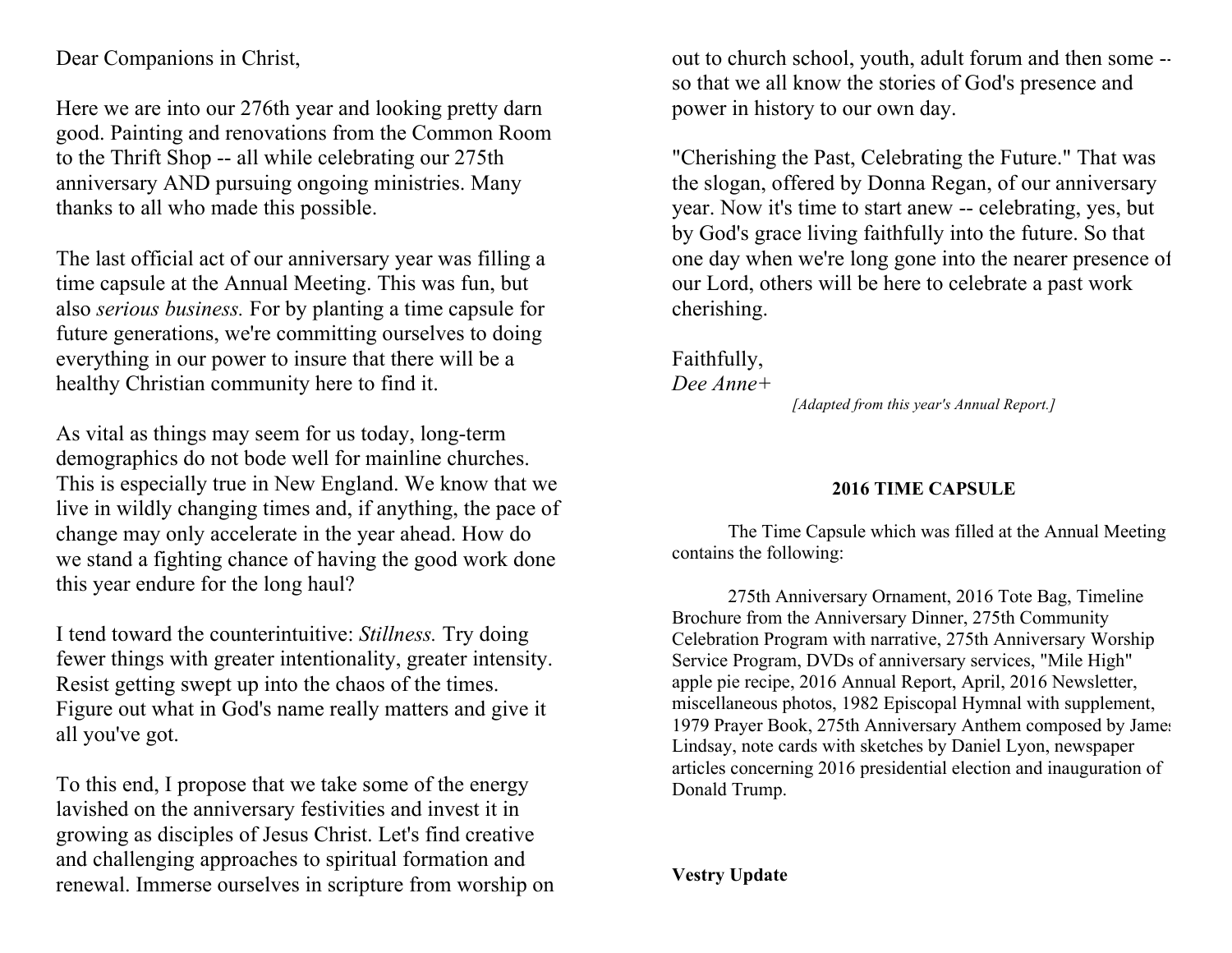As we turned the corner from our anniversary year of 2016, the Vestry began 2017 by focusing on the Annual Meeting. Our regular monthly meeting was dominated by preparations for the Annual Meeting, from locking down details like setup and cleanup to discussing larger issues such as examining the slate of nominees and passing our finalized budget for 2017. We also heard reports on the positive progress of our stewardship campaign and the hard work being done to search for a new Director of Religious Education as our interim volunteer directors, Kristin Liu and Ranee Bibisi, keep our program moving forward.

The Annual Meeting itself, held on January 22, included a delicious (as always!) potluck brunch, the presentation of items for our Time Capsule, reports from our varied ministries, a vote on an amendment to the Sacred Trust by-laws, and the election of our new Officers, Vestry and Committee members. As we consider all that has happened in the parish over the past year, it is especially gratifying to see how many people have been and continue to be involved in so many different and important efforts at St. Paul's as we seek to share God's love both within our walls and out into the community and wider world.

Here's to another amazing 275 years!

Your Wardens, Amy Foster, outgoing Senior Warden Chuck Maynard, incoming Senior Warden

**Sacred Trust Committee** - the next meeting of the Committee will be Sunday, March 12 at 9:00 AM in the chapel. Any requests should be submitted to the Parish Office no later than February 28, 2017.

> **Healing Prayer Group** Tuesday, February 7 at 7:30 PM in the Chapel.

#### ANNUAL REPORTS Available:

Copies of our current Annual Report as distributed at the January 22, 2017 Parish Meeting will be available at both entrances of the sanctuary during the month of February for those who did not attend. Please pick up a copy for review. For your information, the slate of the Nominating Committee was elected as presented, and the 2017 Budget as recommended by the Finance Committee and passed by the Vestry was affirmed, per Canon Law.

#### **Thank You Good & Faithful Servants!**

At the Annual Meeting we recognized Senior Warden Amy Foster, and Nancy Harrington, Robin Hunter and Robert Knowlton for completing their Vestry service. (Note the Vestry list elsewhere to see the names of those elected for a new term.) Also completing terms of elected service were: Carissa Neubig and Steve Madancy (St. Paul's Sacred Trust) and Robert Mansfield and Wendy Oestreicher (Memorial Garden and Columbarium). Brian Johnson has retired from serving as Memorial Garden bookkeeper. God bless each of you for your service!

**Get Text Alerts!** -- The winter weather has made its appearance and that means the potential for cancellations. We subscribe to a texting service used for emergency and last minute cancellations and notifications. If you wish to be added to the texting service, please email Donna Regan at donna.regan@regantech.com with your cell phone number or you may text her at 203-537-0605.

#### **BOY SCOUT TROOP 4**

**February 24, 2017 Spaghetti & Meatball Dinner & Silent Auction Fundraiser 5:30 - 7:30 PM in Wilkinson Hall \$7 per person, \$5 for Senior Citizens, \$25 for a family of five (Snow day February 25)**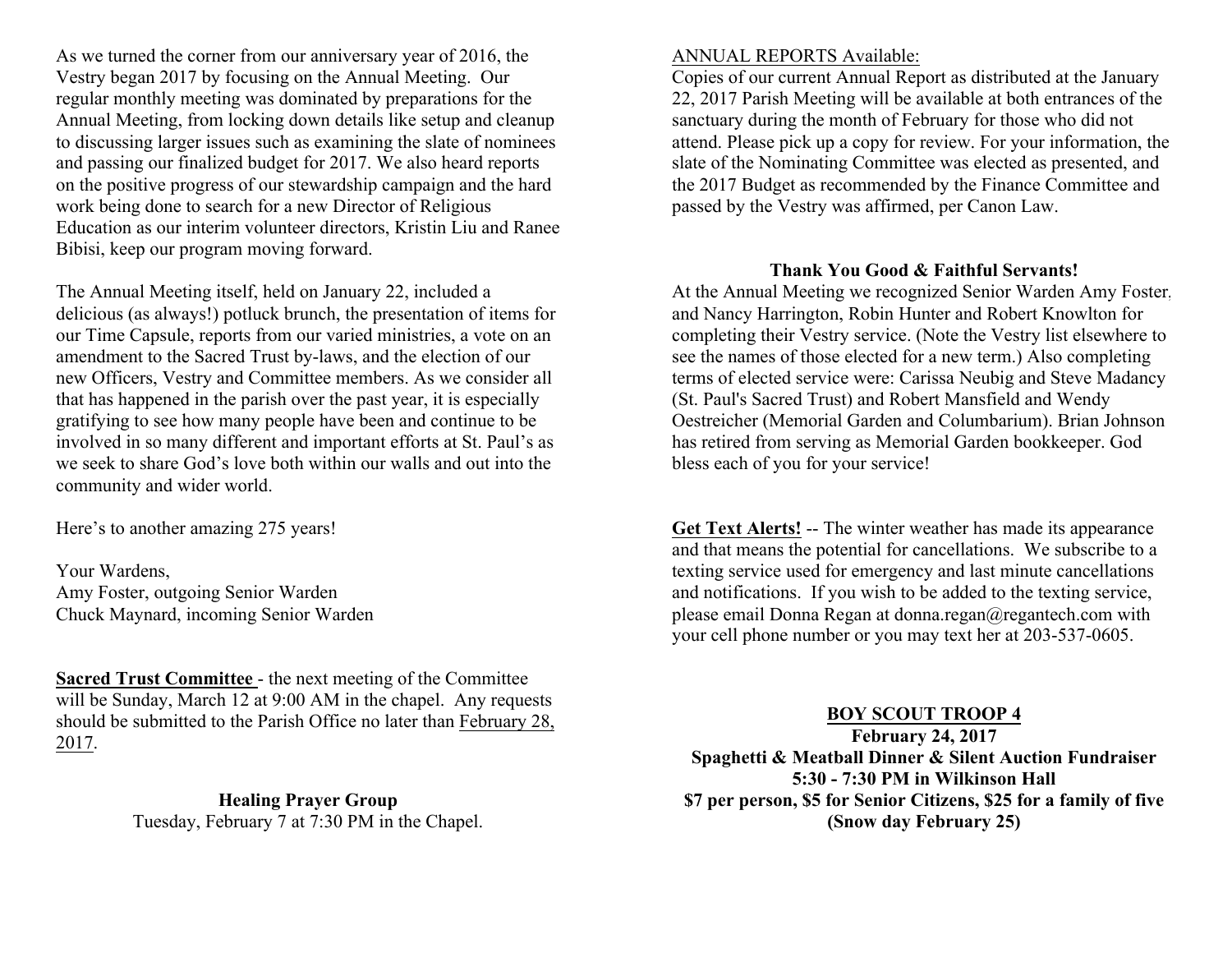**St. Paul's Annual Shrove Tuesday Pancake Supper** will be held on **February 28th** from 5:00 pm to 7:00 pm. Price is \$7 for adults and kids over 12; \$4 for kids 5-12, kids under 5 still eat free! All proceeds will go toward helping defray the cost of the Nicaragua service trip. Pancakes, bacon, fruit salad that can't be beat, and the company of some really great people. All are welcome. For more information or if you are able to help out at this event call or text Bill Merrick.

#### **Ash Wednesday is March 1:**

Services at 7:00 AM, 12:10 PM & 7:00 PM (music at later two services); "Ashes to Go" on Main Street TBA (Volunteers needed to help greet and pray for folks on Main Street. Please see the Rector for details.)

#### **Lenten Souper-Study**

*Begins Wednesday March 8 at 6:00 PM*

Plan now to be nurtured by companionship, food, prayer and study -- all in just ten hours during five weeks in Lent: Wednesdays **March 8, 15, 22, 29** and **April 5** from **6:00-8:00 PM.** Theme TBA. A sign-up sheet will be posted at church in February. Please see the Rector with any questions or ideas.

#### LENTEN MORNING PRAYER

I would like to offer a short Morning Prayer service one or two mornings a week (at 7:30 am) during Lent. The service lasts about 20 minutes, and it's a lovely and quiet way to start the day. If you are interested, please call me or speak to me at church. Which days and how many per week will depend on the group. Thank you. For more information, contact Helen Stowe.

**Water Justice Institute 2017** – St. Paul's Church will be a partner site for Trinity Institute's 2017 Water Justice conference on March 22-24, 2017. The conference is held New York City and webcast worldwide. St. Paul's will be live streaming the conference and facilitating discussion groups. With sharp focus on the need for water justice initiatives in areas of access, droughts, pollution, rising tides, and flooding, Trinity Institute will offer actionable guidance for individuals, congregations, and the larger faith community surrounding these issues. More information about the conference will be forthcoming in the coming weeks.

## **Church Open for Prayer & Reflection Wednesdays 10 AM -**

**1 PM** - ALL are welcome to come and stay for as little or as much of the time as needed. Help spread the word! *Also we are looking for volunteers to keep the church open 10:00 AM - 1:00 PM Monday through Saturday during the Lenten season.* Speak to Gene or Carol Gervais for more information.

**Thrift Shop Volunteers Needed** -- Our Thrift Shop needs YOU! This vital resource serves folks from all walks of life, generates more than \$10,000 annually for the parish and is a great way to make new friends (or spend time with old ones). We're currently looking for a few people to volunteer just *3 hours a month* on a Thursday, Friday or Saturday while the shop is open for business. The work is not hard and you'll be paired with a seasonal volunteer. Please contact Alesia to learn more.

**Thrift Shop Opportunity!** Alesia Manicone, Thrift Shop coordinator, must step down to pursue other commitments and seeks a volunteer (or two) to succeed her in this fulfilling role. She leaves the Shop recently renovated, well-stocked, with a core group of dedicated volunteers and a strong customer base -- and a source of more than \$10,000 annually into the parish budget. Alesia is eager to train, or just talk to anyone who might be interested. Please contact Alesia or see the Rector.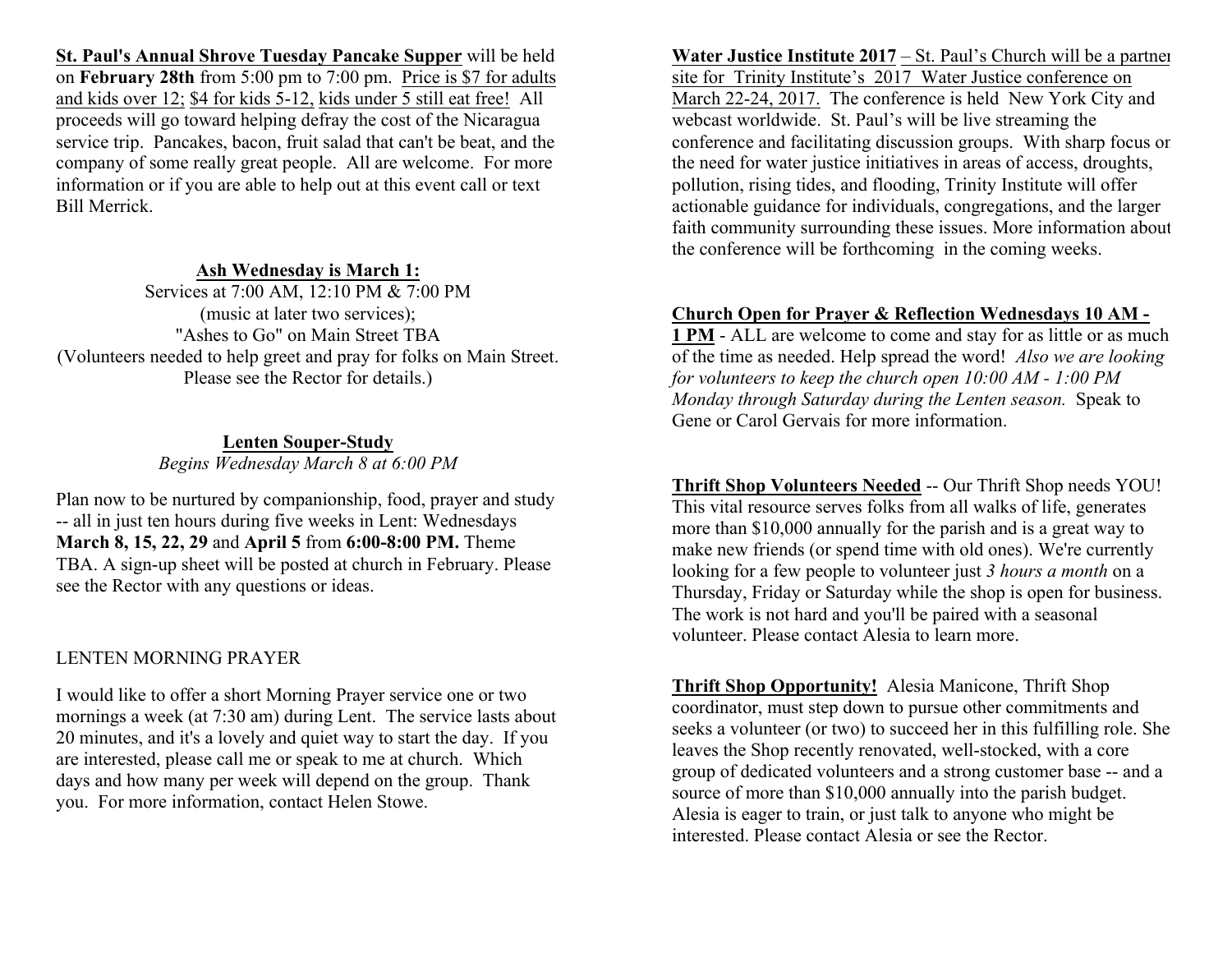

## **GIRLS' FRIENDLY SOCIETY**

The St. Paul's Branch of the Girls' Friendly Society meets at the church twice a month and welcomes girls beginning at age 5. Our next meeting is **Saturday, February 4, 2017 from 9:00 to 11:00 am** in Wilkinson Hall, and **Tuesday, February 21 from 6:30 - 8:00 PM** in the purple room**.**

We look forward to seeing all returning members and welcoming new ones!

See you all soon!! Karen Rowe, Branch Advisor & Jane Smith, Leader

#### **Mercy Center Retreat**

is scheduled for Saturday, May 13th with Sister Judy. A deposit of \$14 should be given to Vivian Horvath to save your spot.

# **Readers – Ushers – Crucifers – Acolytes – Chalice Bearers!**

Please check your schedules for services and times you are serving. If you are unable to fulfill your obligation, please obtain a substitute for yourself! If you would also inform the parish office of any changes it would be greatly appreciated! Thank you.

**El Porvenír granted \$7,000 –** El Porvenír, the group St. Paul's works with in Nicaragua, was granted \$7,000 dollars towards the restoration of a watershed from the Episcopal Church in Connecticut's Sustainable Development Fund. Without St. Paul's ongoing relationship and support of El Porvenír, these funds would not have been awarded. A big thank you to the parishioners of St. Paul's!

# *St. Paul's Recycles!*

You may have noticed more recycling bins with signs on them around the church and parish hall! The agreement with our new trash company, All Waste, comes with single stream recycling. Please help be good stewards of God's earth by placing all recyclable items – **all types of paper, plastic containers #1 – 7, glass, cans, cardboard** – into the containers, making sure to rinse out all containers before recycling. Thank you for helping in this important effort.



#### **Holy Baptism**

The Sacrament of Holy Baptism will be celebrated on the following Feast Days: Easter Vigil (April 15, 2017) and Pentecost (June 4, 2017). Preparation for this celebration of Christian initiation includes a formal application and participation of parents and godparents in our Baptism Workshop and Rehearsal. Please direct any inquiries to the Rector at 203-269-5050 or rector@stpaulswallingford.org.

> **Times for St. Paul's Sunday Service Comcast Cable Channel 18 Frontier Channel 99 www.WPAA.TV** - **WPAA on the Internet Sunday - 5:00 PM Monday - 8:00 AM Wednesday - 2:00 PM Saturday - 7:00 PM**

**Please advise us of - change of address or telephone numbers - illness, hospitalizations, deaths**

 **- requests for baptisms, weddings, etc.**